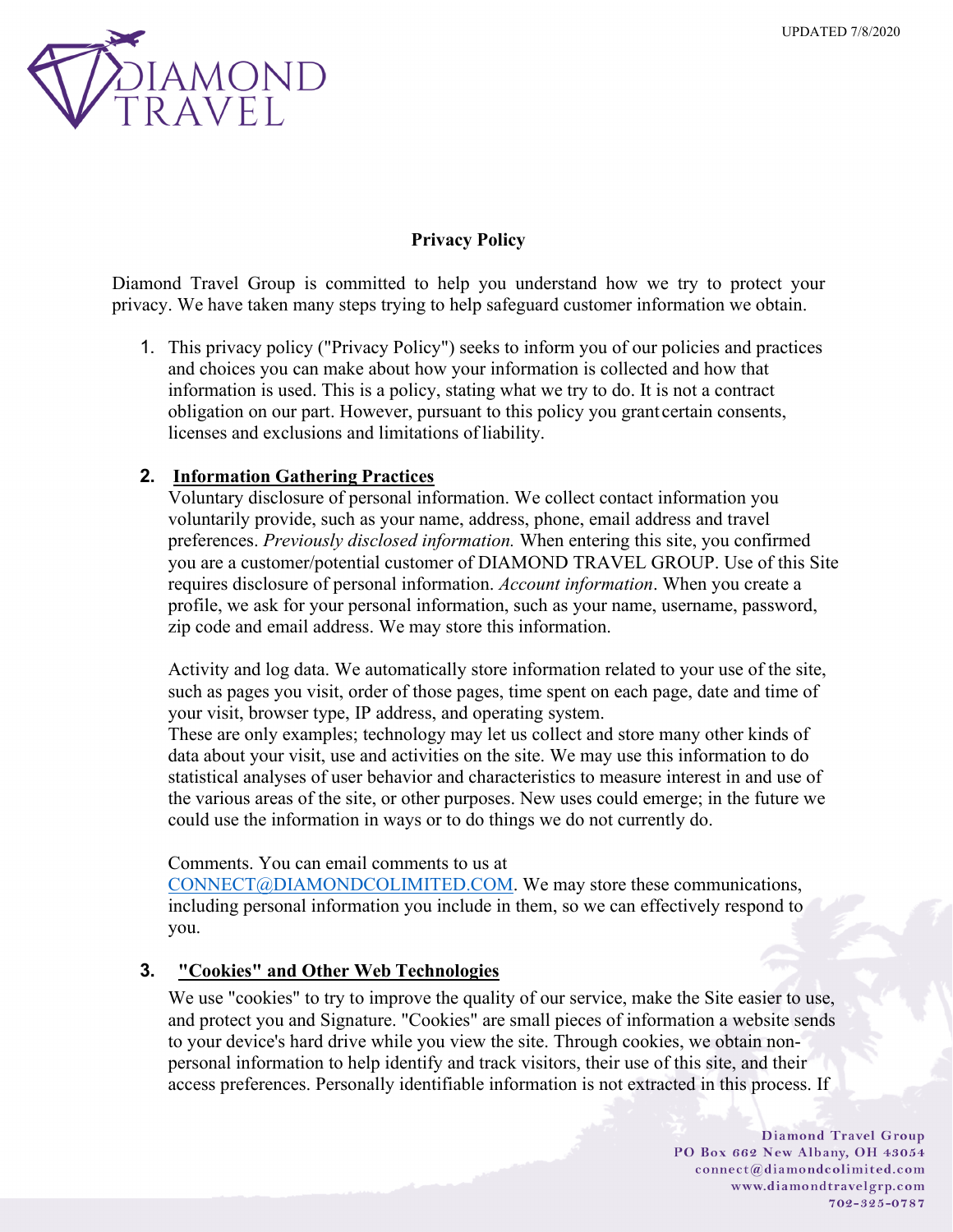

you do not want cookies placed on your device, you should set the browser on the device to refuse cookies before using the Site. You can remove or block cookies using settings in your browser, but in some cases that may impact your ability to access and/or use some areas of this Site.

### **4. How We Use Your Information**

Personal information. If you give us information, we may use it to provide you information on services and programs we offer. We may use your IP address to help us identify you and gather information for statistical purposes. Information you provide us, we may provide to our agency(s) of whom you are or have been a client, to update their information about you. We may use information you provide us, to update any information about you that was provided by our agency(s) for use in sending you information on their behalf.

Third party service providers. Third party service providers, such as for web management, consulting, service and repair of our information technology equipment, access and usage, may have access to information you provide, in performing their service for us.

Third party advertising. Third parties may advertise on our Site. We do not disclose any individualized personal information to them, but they may have access to information they obtain through cookies or that you share with them. We do not sell, trade or transfer information to others outside travel agencies and service providers of DIAMOND TRAVEL GROUP, ARCHER TRAVEL SERVICES, INC OR EVOLUTION TRAVEL, LLC.

Administration. We may use information for administrative purposes, such as investigating abuses on the Site, responding to inquiries, and enforcing and applying our policies. We reserve the right to investigate abuses on this Site and enforce or apply our policies. *Investigation.* We may use or disclose information if we have a good faith belief that doing so is to satisfy a law, regulation or legal request, subpoena, court discovery requirement, to protect integrity of our Site, or cooperate with law enforcement, government or public safety investigation or request. We can cooperate with a government or public safety request even if not legally compelled to.

Request or consent. We may share information if you ask or consent to us doing so. If information concerns multiple persons (like information on a coupleidentified as Mr. and Mrs.), we may share information on both if either of the persons asks or consents.

Aggregate information. We may use non-personal information to customize content you see, improve our services, conduct research, and provide anonymous aggregated reporting for internal analysis, audits and third parties.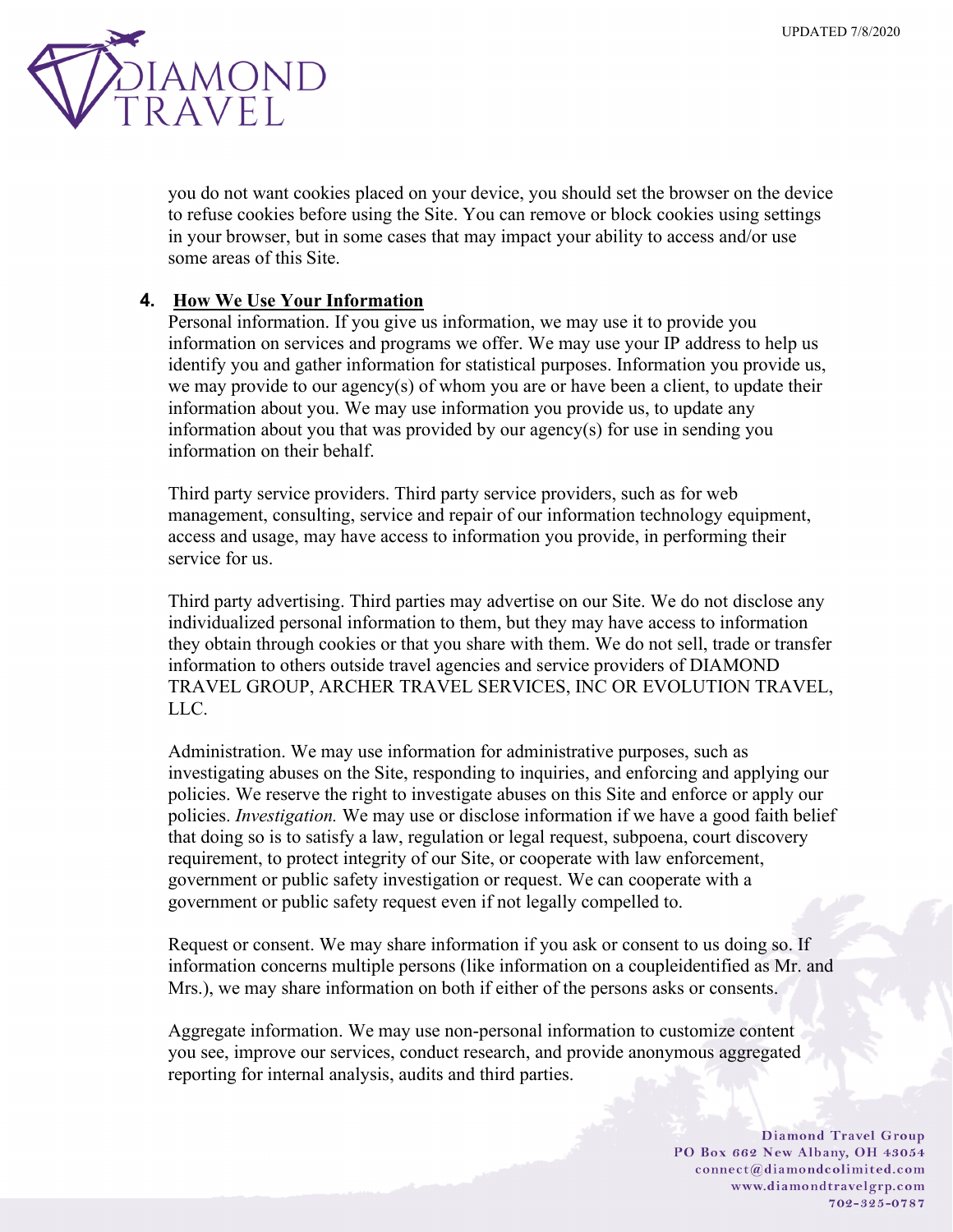

## **5. Accuracy/Correction/Updating of Information**

You control the accuracy of information you provide us. We encourage you to review information for accuracy before you send it to us. To update or correct information, please update your profile on the site, contact your travel agent/agency or send your request in an email to [CONNECT@DIAMONDCOLIMITED.COM.](mailto:CONNECT@DIAMONDCOLIMITED.COM) You may also ask us to delete or to correct information or to stop using information you provided, by emailing a request to [CONNECT@DIAMONDCOLIMITED.COM](mailto:CONNECT@DIAMONDCOLIMITED.COM) or by managing your profile on the site directly.

## **6. Choice/Opt-Out**

You may ask us to remove your information from our database and not receive future communications. To do this, please update your information in your profile on the site, click the unsubscribe link in any email message you receive or contact your agent/agency or send your request in an email to

[CONNECT@DIAMONDCOLIMITED.COM.](mailto:CONNECT@DIAMONDCOLIMITED.COM) You may ask us if we maintain information on you and/or request a copy of data stored about you by emailing a request to [CONNECT@DIAMONDCOLIMITED.COM.](mailto:CONNECT@DIAMONDCOLIMITED.COM)

## **7. Security**

We make efforts to protect personal information. For example, this site has security measures to reduce the risk of loss, misuse and alteration of information under our control. Our security measures are updated and tested from time to time. We do not claim to have the most advanced or best possible security measures. Moreover, neither our security measures, nor any security measures, provide 100% certainty against all risks. Inadvertent disclosure is possible.

Technology changes, computer hackers, dishonesty by persons with access, and human error are examples why it is impossible for us, or anyone, to absolutely guarantee your information cannot ever be accessed or disclosed. Accordingly, WE AND OUR DIRECTORS, OFFICERS, EMPLOYEES, AFFILIATES, TRAVEL AGENCIES AND REPRESENTATIVES SHALL NOT BE LIABLE FOR LOSS, INJURY OR DAMAGE ARISING FROM OR RELATING TO DISCLOSURE OF YOUR INFORMATION. Please do not disclose any information that is so confidential or personal that its release would cause you injury.

### **8. Contests/Giveaways**

When you enter a contest or other promotional feature on the site, we may ask for your Personal Information so we can administer the contest and notify winners. Participation in contests is voluntary and you therefore have a choice whether or not to disclose the required information.